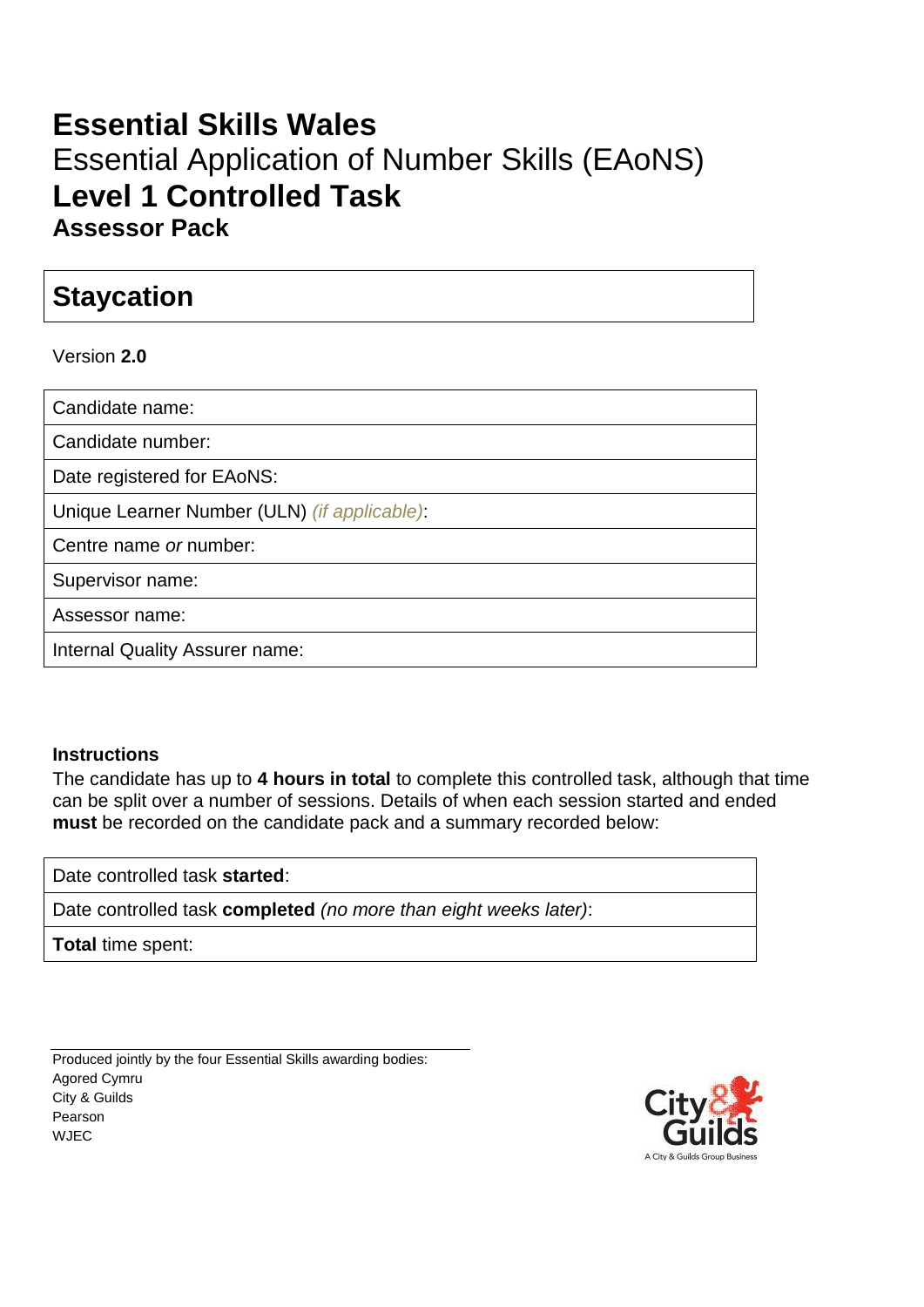# **Assessment requirements**

The following is a summary of the Essential Skills Wales (ESW) Controlled Task Conditions. These requirements should be read in conjunction with the relevant **Controlled Task Candidate Pack**. General assessment guidelines applicable to all ESW assessments can be found in the **Essential Skills Wales Suite** *Qualification Handbook*.

### **Controlled task assessment**

Controlled tasks are **summative assessments** measuring subject-specific skills. Candidates will need to show they can utilise these skills in a holistic manner, relevant to real-life circumstances. The assessment outcome is **pass/fail**.

Controlled tasks must be:

- internally assessed, by appropriately qualified staff, using the Mark Schemes provided. Please see 2.2 of the *Qualification Handbook* for details of staff qualification.
- internally quality assured, by appropriately qualified staff.
- externally quality assured/moderated by City and Guilds
- compliant with **Controlled Task Conditions**.

### **Controlled task conditions**

This controlled task must be completed under the conditions set out below. 'Controlled' relates to all aspects of how the task is administered and assessed.

Candidates should only attempt this controlled task when they have been registered for this qualification and have developed the necessary skills at the required level. Learning development input should be completed before the candidate attempts this controlled task. This controlled task must normally be completed before the confirmatory test is attempted.

#### **Working period**

The candidate must complete this controlled task within an 8 week 'working period'. The working period commences on the date the candidate starts working on the task. The working period may be extended only in specific extenuating circumstances or if the academic term does not extend to 8 weeks. Please see 4.6 of the *Qualification Handbook* for further information.

#### **Working time**

The candidate has up to **4 hours in total** to complete this controlled task. This task 'working time' allowance will formally start at the point when a task is first provided to the candidate. The task working time may be extended only in specific extenuating circumstances. Please see 4.6 of the *Qualification Handbook* for further information.

#### **Supervised conditions**

This controlled task must be completed under the following supervised conditions:

● This task is an 'open book' assessment. Candidates may have access to routine resources that might be available in a 'real life' situation, for example: PCs/laptops, tablets, dictionaries, calculators, reference books, relevant class notes and source material approved by their tutor/assessor so long as they are not designed *specifically*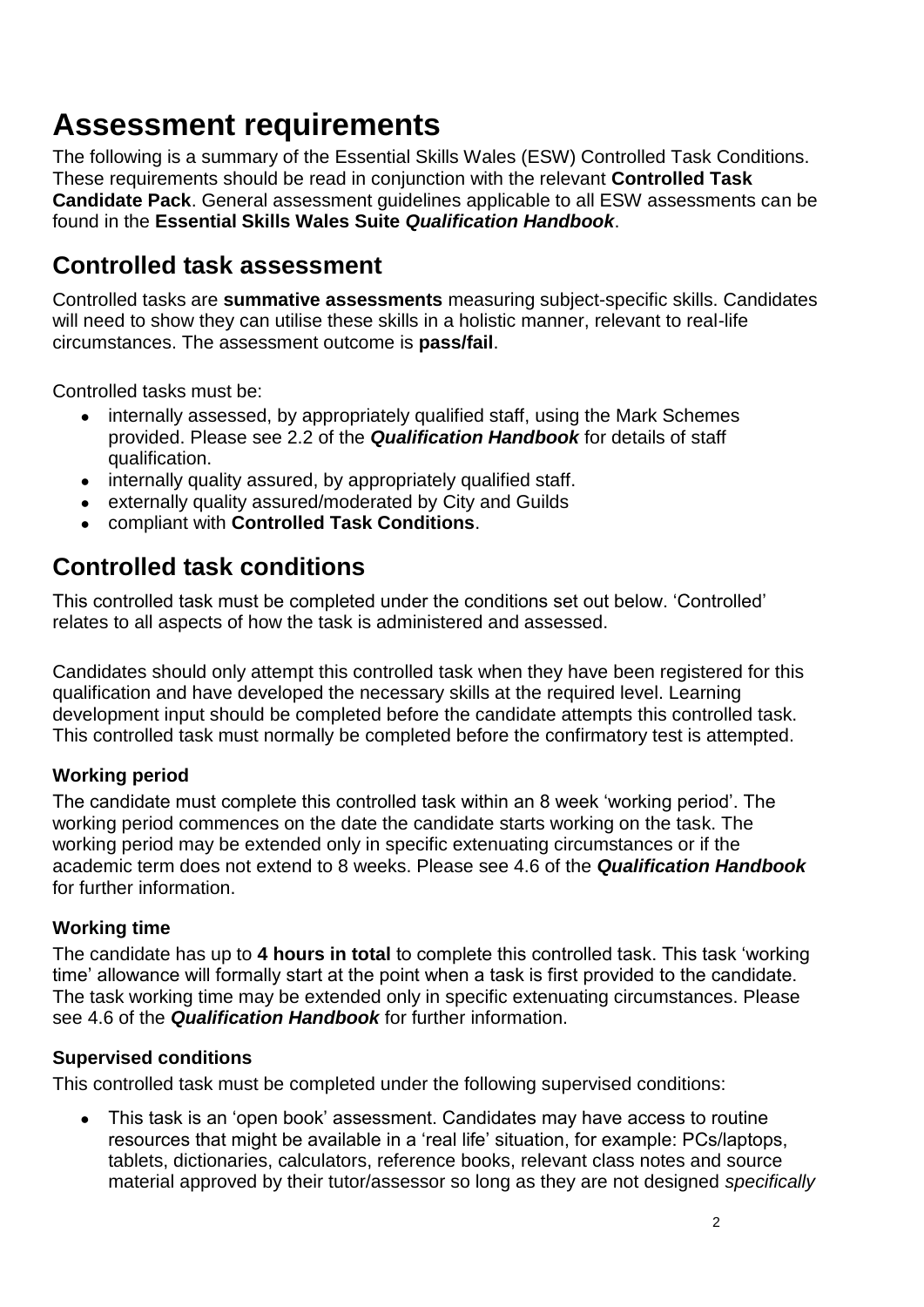to assist with this assessment and do not compromise independent achievement of the standard. Mobile phones or other transmitting/receiving devices are not permitted. The candidate can access the Internet using supervised facilities.

- The environment within which tasks are completed must be supervised. This supervision must be **continuous** and ensure no interruption and/or undue influence is possible whilst candidates are working on the task. Suitable locations might include a classroom, a library or a workplace as long as an appropriate environment and supervision is maintained. For the avoidance of doubt, this environment does not require formal 'examination' conditions.
- The supervisor must be a reliable, responsible person who is accountable for ensuring adequate supervision and control of the environment is maintained. The supervisor must be present throughout the working time and be able to confirm that each candidate produced all work independently. The supervisor can be the candidate's tutor and/or assessor or another suitable person.
- This controlled task may be completed in one session or split over several sessions, as long as no learning or preparation is provided in between. If not completed in one sitting, the candidate's papers and all materials produced by the candidate must be collected in and stored securely until the next working time session begins. On no account may candidates take any of their work away with them between sessions, for example to work on a task at home.
- The working period and working time taken to complete this controlled task must be monitored and recorded as indicated on the front page of the *Candidate Pack* and *Assessment Record*. The candidate, supervisor, assessor and centre details must be completed and the declarations must be signed and dated before completed tasks are submitted for assessment.

#### **Assistance and access arrangements**

Assessors may provide candidates with the opportunity to clarify task requirements during the working period however this must not extend to any form of formative feedback. For example, recommending that a candidate should review their calculations would be inappropriate, whereas recommending the candidate re-read a particular section of the task requirements would be acceptable. Please see 4.6 of the *Qualification Handbook* for further information on access arrangements.

#### **Second and subsequent attempts**

A specific controlled task can be attempted only once. However, a candidate may undertake a different controlled task, (either another title from the City and Guilds pre-approved bank or a centre devised assessment that has been approved by City and Guilds) at another time if they do not pass. Wherever the candidate is unsuccessful, they **must** undergo further development in the relevant skill(s) before re-attempting at a later date.

#### **Collaboration**

This controlled task requires the candidate to work individually.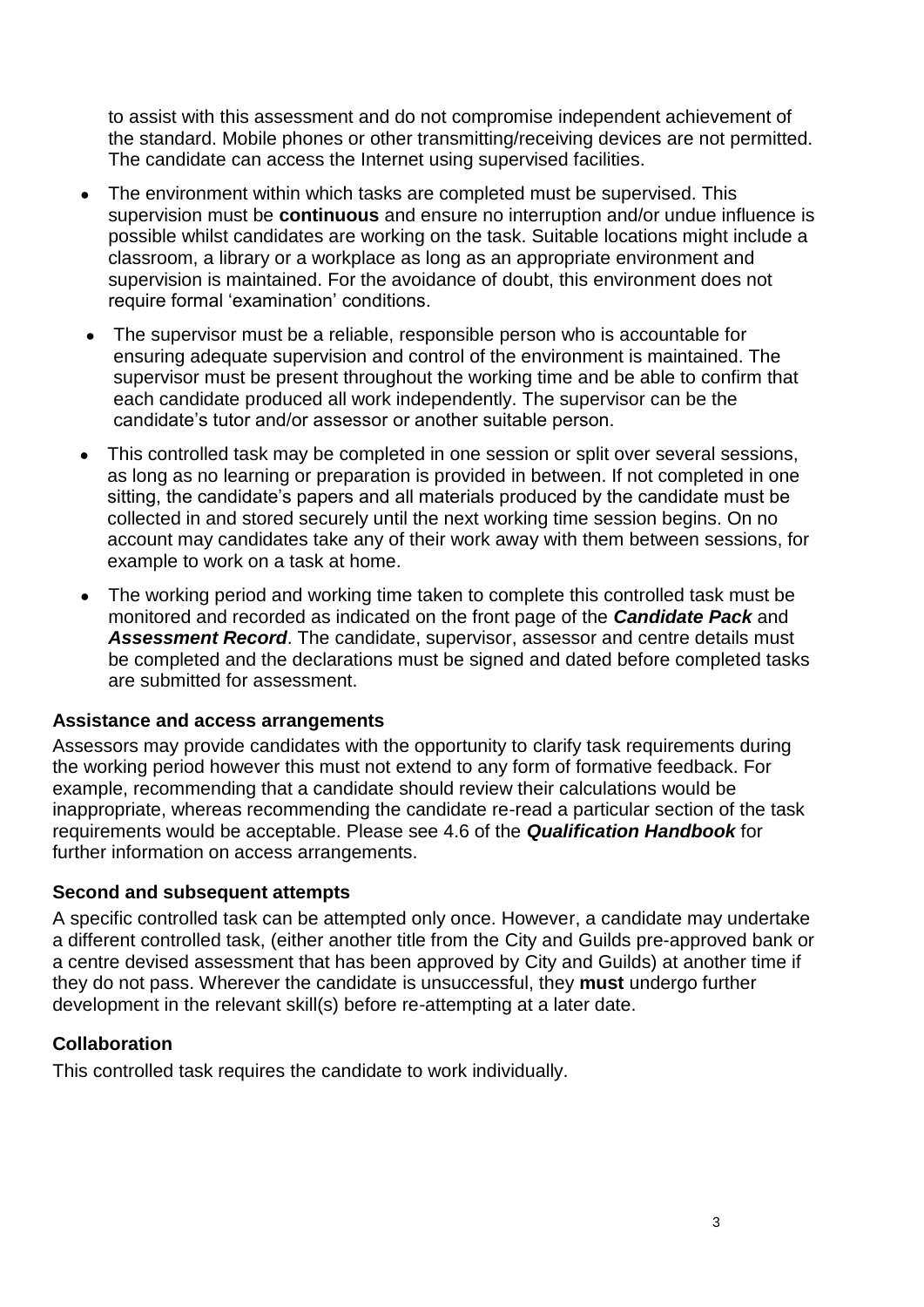## **Mark Scheme**

### **Essential Application of Number Skills at Level 1**

**Task Title:** Staycation

| Part 1 (maximum 4 marks)                       |                                                                                                   |     |
|------------------------------------------------|---------------------------------------------------------------------------------------------------|-----|
| The candidate has shown evidence of:           | <b>Mark scheme</b>                                                                                | Row |
| planning and describing how to tackle the task | <b>Structure of plan</b>                                                                          |     |
| (N1.1.1a)                                      | 2 marks: candidate produces a structured plan                                                     |     |
|                                                | e.g. a list, table or flow chart                                                                  |     |
|                                                | e.g. a spider diagram with arrows or numbers to show a logical sequence                           |     |
|                                                | e.g. a narrative plan with a clear structure to show a logical sequence                           |     |
|                                                | <b>OR</b>                                                                                         |     |
|                                                | 1 mark: candidate produces a structured plan with one error                                       | A   |
|                                                | e.g. a list, table, flow chart or spider diagram where the steps are not in a<br>logical sequence |     |
|                                                | e.g. a narrative plan where the structure is unclear or the sequence is not<br>completely logical |     |
|                                                | Award 0 mark for a plan that is substantially copied from the<br><b>Candidate Pack</b>            |     |
|                                                | Content of plan                                                                                   |     |
|                                                | 2 marks: candidate's plan includes all aspects of the task AND gives                              |     |
|                                                | detail of at least one calculation                                                                | B   |
|                                                |                                                                                                   |     |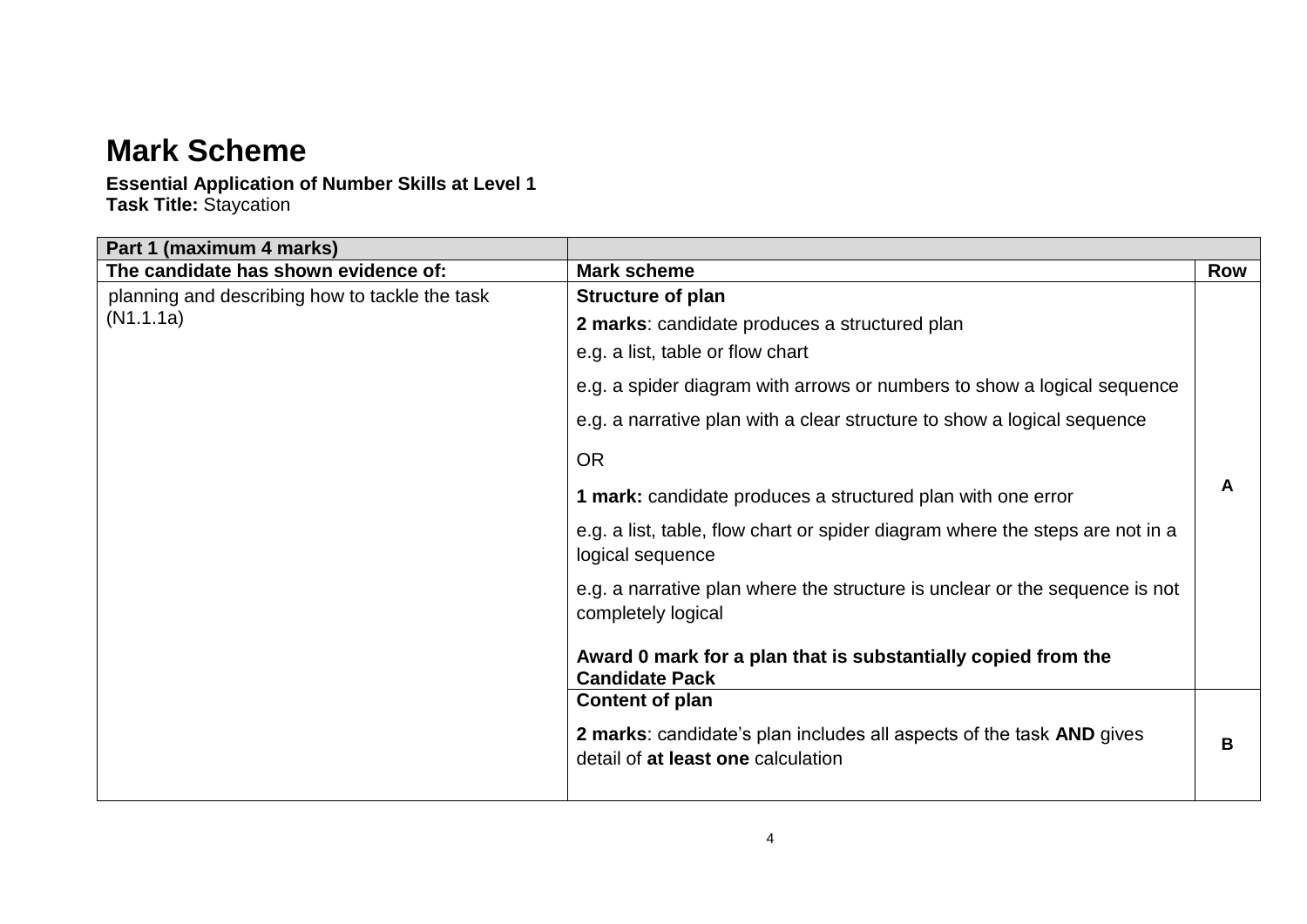|                                                                             | e.g. a complete plan with detail such as I will work out the average of the<br>rents by adding up the rents of all the cottages and dividing by the<br>number of cottages. |   |
|-----------------------------------------------------------------------------|----------------------------------------------------------------------------------------------------------------------------------------------------------------------------|---|
|                                                                             | <b>OR</b>                                                                                                                                                                  |   |
|                                                                             | <b>1 mark:</b> candidate's plan omits one aspect                                                                                                                           |   |
|                                                                             | e.g. a plan with one key step omitted such as the need to round their<br>answer for the high season rent to the nearest £10                                                |   |
|                                                                             | e.g. a complete plan with no detail of at least one calculation                                                                                                            |   |
|                                                                             | Award 0 mark for a plan that is substantially copied from the<br><b>Candidate Pack.</b>                                                                                    |   |
| Part 2 (maximum 15 marks)                                                   |                                                                                                                                                                            |   |
| The candidate has shown evidence of:                                        | <b>Mark scheme</b>                                                                                                                                                         |   |
| carrying out at least one calculation without using a<br>calculator (N1.2b) | 1 mark: candidate shows evidence of at least one correct calculation<br>without using a calculator                                                                         |   |
|                                                                             | e.g. a calculation using a number with 2 or more digits, with some<br>evidence of manual working such as carrying or 'borrowing and returning'                             | C |
|                                                                             | May be seen anywhere in the task.                                                                                                                                          |   |
| reading, understanding and extracting information                           | 1 mark: candidate extracts correct information from the table in Source 1                                                                                                  |   |
| from tables, charts, simple graphs or diagrams<br>(N1.1.2a)                 | i.e. correct values for the weekly rents of all the cottages                                                                                                               | D |
| finding the average (mean) of up to 10 items (N1.2k)                        | 1 mark: candidate shows a correct process to calculate the average rent                                                                                                    |   |
|                                                                             | e.g. $[350 + 450 + 390 + 640 + 505 + 759 + 349 + 349 + 655 + 840] \div 10$<br>$(= £528.70)$                                                                                | Е |
|                                                                             | e.g. $5287 \div 10$ (= £528.70)                                                                                                                                            |   |
|                                                                             |                                                                                                                                                                            |   |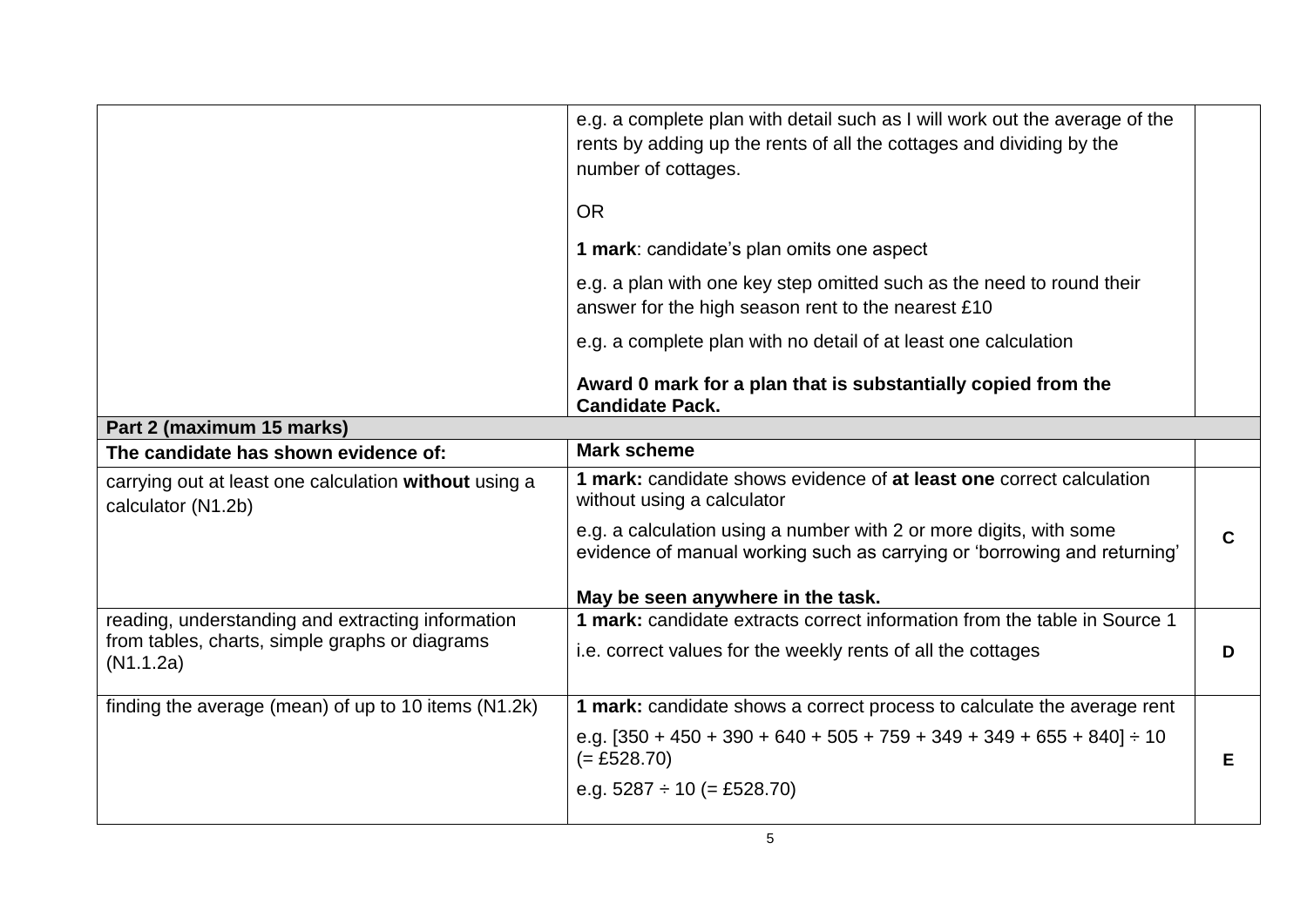|                                                                                                   | 1 mark: correct answer                                                                                                                                                                                                            |   |
|---------------------------------------------------------------------------------------------------|-----------------------------------------------------------------------------------------------------------------------------------------------------------------------------------------------------------------------------------|---|
|                                                                                                   | i.e. $(E)$ 528.7(0)                                                                                                                                                                                                               |   |
|                                                                                                   | Accept $(E)$ 529                                                                                                                                                                                                                  |   |
| working to a given level of accuracy (N1.2a)                                                      | 1 mark: candidate rounds their answer for the average weekly rent<br>correctly to the nearest £10                                                                                                                                 |   |
|                                                                                                   | e.g. £530                                                                                                                                                                                                                         | F |
|                                                                                                   | Correct unit required.                                                                                                                                                                                                            |   |
|                                                                                                   | Allow a correct answer based on their answer from Row E.                                                                                                                                                                          |   |
| interpreting results of calculations (N1.3.2a)                                                    | 1 mark: candidate recommends a weekly rent and gives a valid reason                                                                                                                                                               |   |
|                                                                                                   | e.g. I recommend a weekly rent of £530 as this is the average rent of<br>other cottages in the area.                                                                                                                              |   |
|                                                                                                   |                                                                                                                                                                                                                                   | G |
|                                                                                                   | e.g. the rent should be £550 a week. This is above the average rent<br>locally, but the new cottage has wheelchair access, and the only two<br>other local cottages with wheelchair access have a higher rent than the<br>others. |   |
| reading and understanding numbers presented in<br>different ways including  percentages (N1.1.2b) | 1 mark: candidate starts a correct process to find the low season rent,<br>using their value for the high season rent                                                                                                             |   |
|                                                                                                   | e.g. $530 \times 15 \div 100$ (= £79.50)                                                                                                                                                                                          |   |
|                                                                                                   | e.g. $528.7 \times 0.15$ (= £79.305)                                                                                                                                                                                              |   |
|                                                                                                   | e.g. $100 - 15 (= 85%)$                                                                                                                                                                                                           | H |
| using simple fractions and percentages (N1.2d)                                                    | 1 mark: candidate shows a complete correct process to find the low<br>season rent, using their value for the high season rent                                                                                                     |   |
|                                                                                                   | e.g. $530 - [530 \times 15 \div 100] (= \text{\pounds}450.50)$                                                                                                                                                                    |   |
|                                                                                                   | e.g. $530 \times 0.85$ (= £450.50)                                                                                                                                                                                                |   |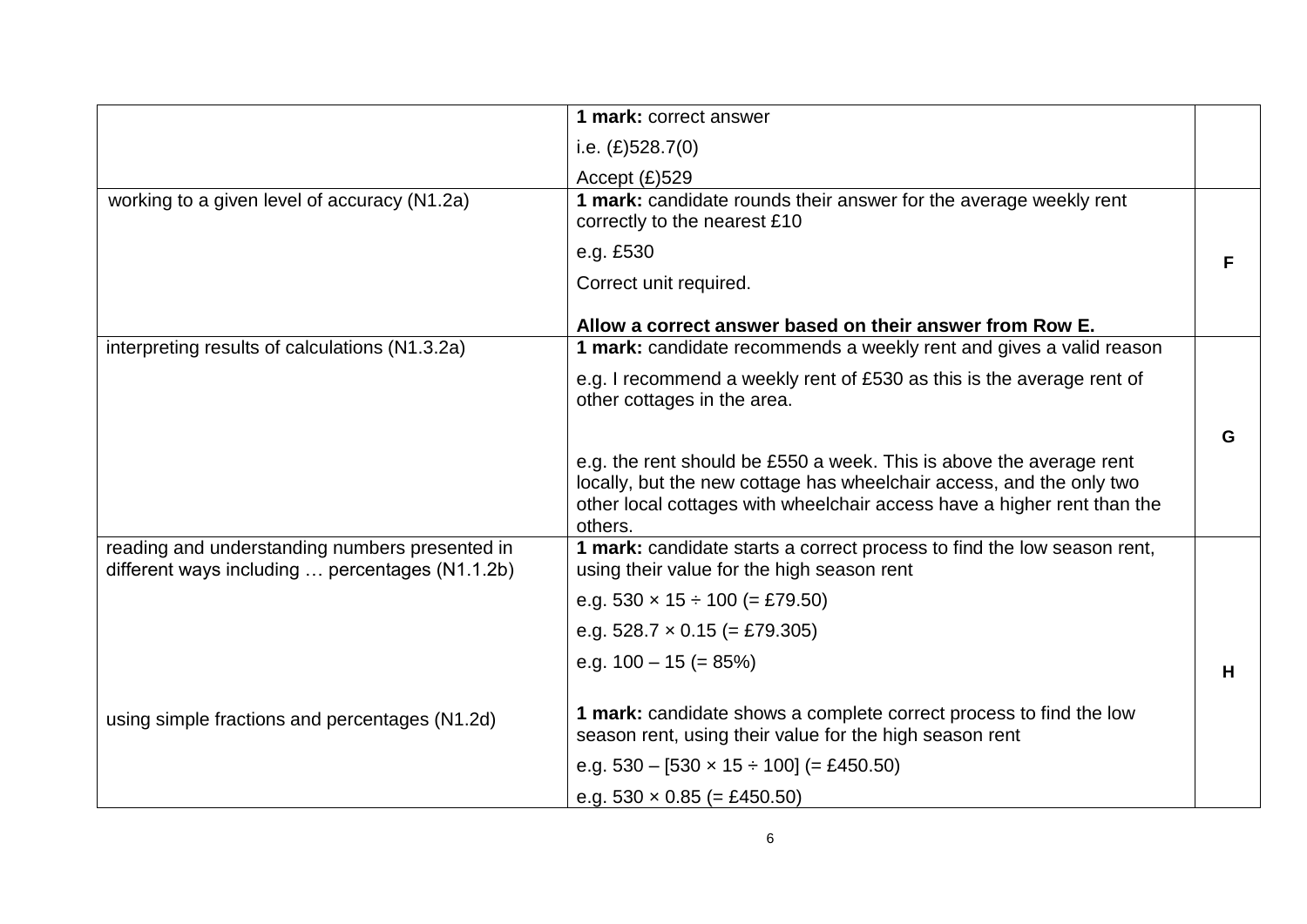|                                                                         | e.g. $528.7 - [528.7 \times 15 \div 100] (= \text{\pounds}449.395)$                                                                                                                                                                       |   |
|-------------------------------------------------------------------------|-------------------------------------------------------------------------------------------------------------------------------------------------------------------------------------------------------------------------------------------|---|
|                                                                         | e.g. $528.7 \times 0.85$ (= £449.395)                                                                                                                                                                                                     |   |
|                                                                         | 1 mark: correct answer                                                                                                                                                                                                                    |   |
|                                                                         | e.g. $(E)450.50$                                                                                                                                                                                                                          |   |
|                                                                         | e.g. $(E)$ 449.39 or $(E)$ 449.40                                                                                                                                                                                                         |   |
|                                                                         | Accept $(E)$ 449 or $(E)$ 450 or $(E)$ 451                                                                                                                                                                                                |   |
|                                                                         | Allow a correct answer based on their answer from Row F or Row G.                                                                                                                                                                         |   |
| adding and subtract simple whole numbers and simple<br>decimals (N1.2b) | 1 mark: candidate starts a correct process to find the total income, based<br>on the correct number of weeks in the season and their value for the rent<br>in the season<br>(number of weeks in the season $x$ weekly rent in the season) |   |
|                                                                         | e.g. $12 \times 450$ (= £5400 for low season)                                                                                                                                                                                             |   |
|                                                                         | e.g. $9 \times 530$ (= £4770 for high season)                                                                                                                                                                                             |   |
|                                                                         | 1 mark: candidate shows a complete correct process to find the total<br>income, using their values for low season and high season rent                                                                                                    |   |
|                                                                         | e.g. $12 \times 450 + 9 \times 530$ (= 10170)                                                                                                                                                                                             | J |
|                                                                         | e.g. $5400 + 4770 (= 10170)$                                                                                                                                                                                                              |   |
|                                                                         | Allow this mark for a correct process using incorrect numbers of weeks in<br>the seasons.                                                                                                                                                 |   |
|                                                                         | 1 mark: correct answer based on the correct numbers of weeks in both<br>seasons                                                                                                                                                           |   |
|                                                                         | e.g. $(E)$ 10170<br>Allow a correct answer based on their answers from Row G and Row<br>Η.                                                                                                                                                |   |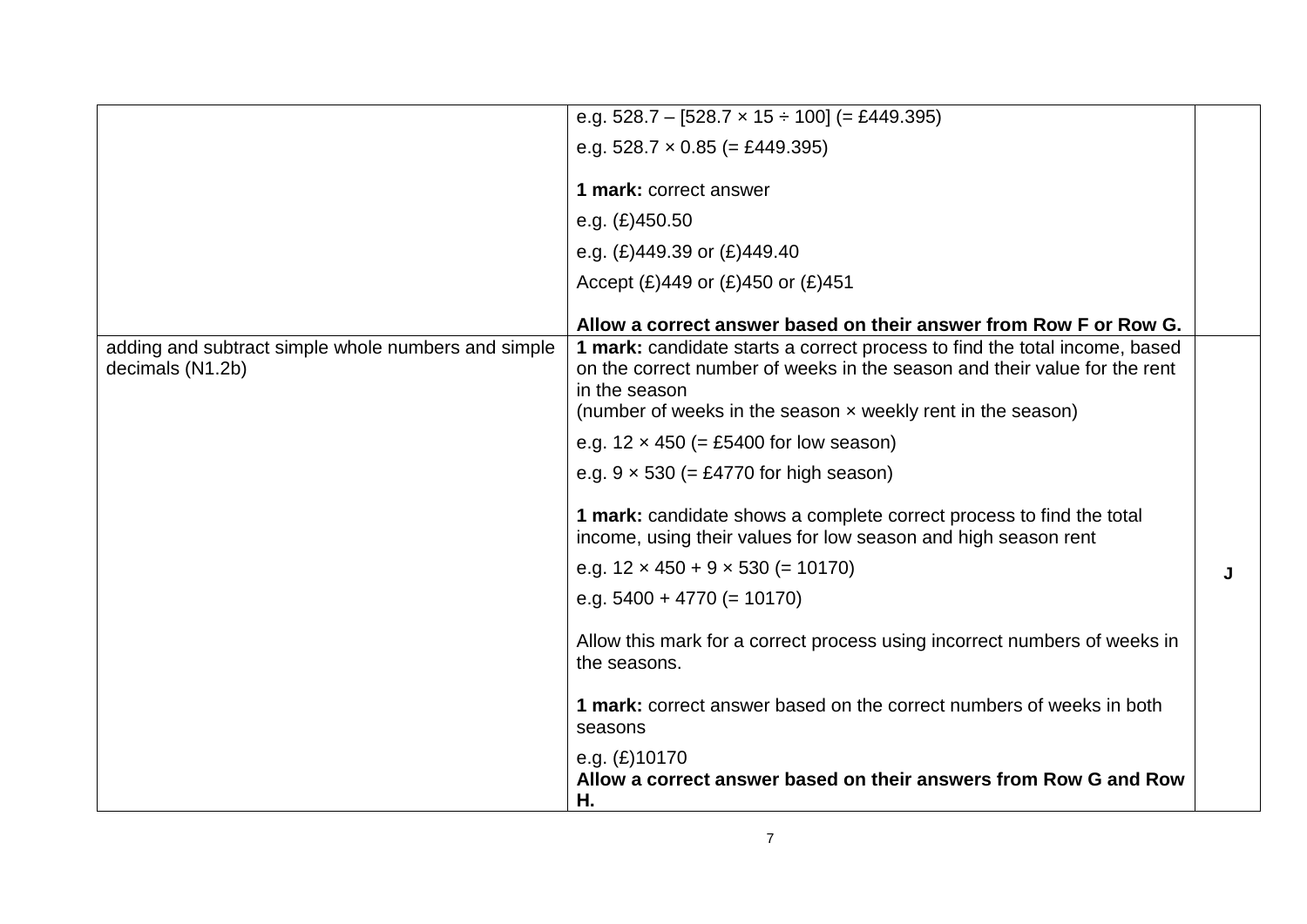| identifying more than one appropriate way to present<br>findings to a given audience including using tables,<br>charts, graphs or diagrams (N1.3.1a) | 1 mark: candidate uses an appropriate method of presentation for their<br>results e.g. table, bar chart, pie chart or diagram           |  |
|------------------------------------------------------------------------------------------------------------------------------------------------------|-----------------------------------------------------------------------------------------------------------------------------------------|--|
| using appropriate ways to present findings including a<br>table, chart, graph or diagram using the correct units<br>(N1.3.1b)                        | <b>1 mark:</b> candidate uses suitable title and labels and units                                                                       |  |
| labelling work correctly (N1.3.1c)                                                                                                                   | 1 mark: candidate populates table, chart or diagram with correct data<br>$(\pm 2 \text{ mm}$ tolerance for plots on a hand drawn chart) |  |

| Part 3 (maximum 7 marks)                                                                                                                             |                                                                                                                                                                       |   |
|------------------------------------------------------------------------------------------------------------------------------------------------------|-----------------------------------------------------------------------------------------------------------------------------------------------------------------------|---|
| The candidate has shown evidence of:                                                                                                                 | <b>Mark scheme</b>                                                                                                                                                    |   |
| reading, understanding and extracting information<br>from tables, charts, simple graphs or diagrams                                                  | 1 mark: candidate shows evidence of extracting correct information from<br>Source 3 and Source 4                                                                      |   |
| (N1.1.2a)                                                                                                                                            | i.e. 125 (mm) and $(1:)15$ from Source 3 and<br>3000 (mm) or 5000 (mm) or 1200 (mm) from Source 4                                                                     |   |
| reading and understanding numbers presented in                                                                                                       | 1 mark: candidate shows a correct process to find the length of the ramp                                                                                              |   |
| different ways including  ratios (N1.1.2b)                                                                                                           | e.g. $125 \times 15 (= 1875 \text{ mm})$                                                                                                                              |   |
| using ratios and proportions (N1.2i)                                                                                                                 | 1 mark: correct answer                                                                                                                                                | М |
|                                                                                                                                                      | i.e. $1875$ (mm) or $1.875$ (m)                                                                                                                                       |   |
| identifying more than one appropriate way to present<br>findings to a given audience including using tables,<br>charts, graphs or diagrams (N1.3.1a) | 1 mark: candidate uses an appropriate method of presentation for their<br>results, different to the one used in Part 2 e.g. table, bar chart, pie chart<br>or diagram | N |
| using appropriate ways to present findings including a<br>table, chart, graph or diagram using the correct units                                     | 1 mark: candidate uses suitable title and labels and units                                                                                                            |   |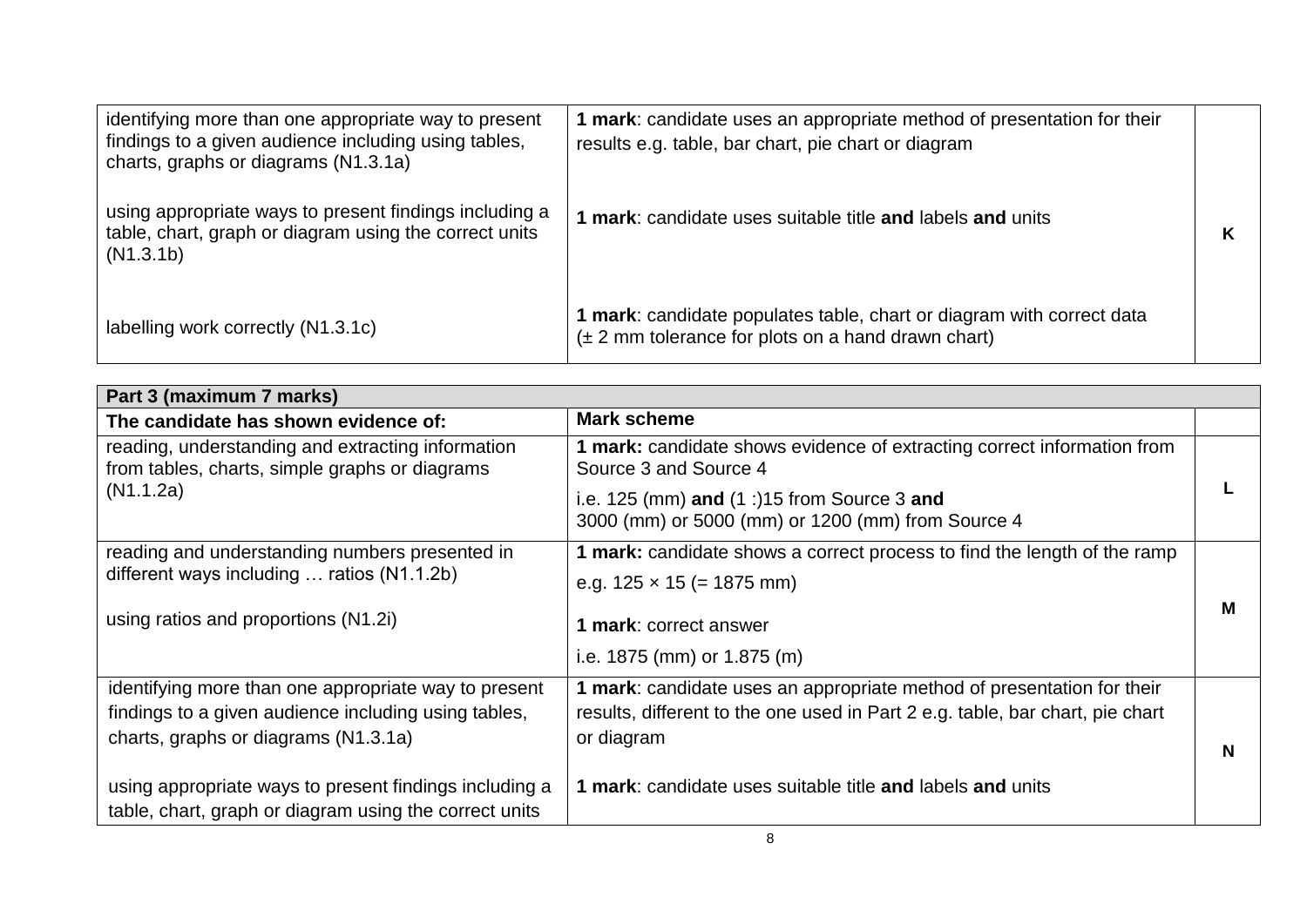| (N1.3.1b)<br>labelling work correctly (N1.3.1c) | 1 mark: candidate populates table, chart or diagram with correct data<br>$(\pm 2 \text{ mm}$ tolerance for plots on a hand drawn chart)                                                                                                                                                     |   |
|-------------------------------------------------|---------------------------------------------------------------------------------------------------------------------------------------------------------------------------------------------------------------------------------------------------------------------------------------------|---|
| interpreting results of calculations (N1.3.2a)  | 1 mark: candidate recommends where the ramp should be fitted and<br>gives a valid reason<br>e.g. The ramp should be next to the wall of the living room as there is<br>enough space for the full length of 1875mm.<br>e.g. I recommend that the ramp should be next to the living room wall | Р |
|                                                 | because the length of the step and ramp is 75mm longer than the space<br>available on the driveway next to the bedroom wall.                                                                                                                                                                |   |